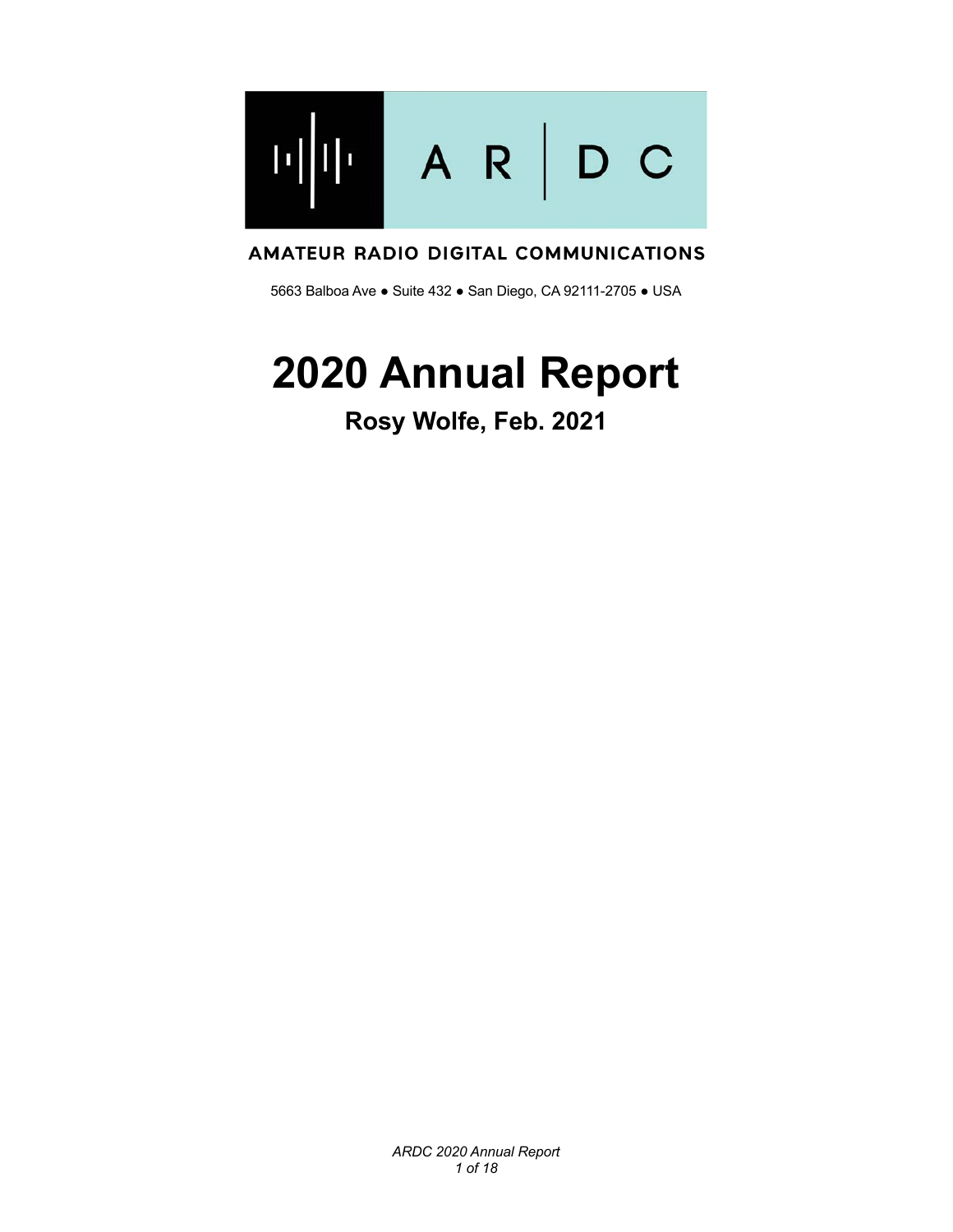## **Letter from the Executive Director**



Hello, and welcome to ARDC's inaugural annual report. Along with ARDC Board Members, Staff, and Advisory Committee Members, I am excited to share it with you.

For ARDC, 2020 was a year of firsts – our first full year of grantmaking, our first year with a Grants Advisory Committee, and our first year with a new Executive Director. It was also ARDC's first year without founder Brian Kantor (WB6CYT) at the helm, following his unexpected passing in November 2019. He left giant and unique shoes for us to fill; as we celebrate our accomplishments of the past year, we also celebrate his memory. With this in mind, I could not write this letter without giving credit to the ARDC Board of Directors, who jumped in to pick up many of the pieces Brian left behind, all while experiencing the heartache of a lost friend. It's not an easy thing to do.

Looking back, I'm proud to say that – through heartache and a pandemic and everything else 2020 brought with it – we not only accomplished a lot, we've also set the stage for some tremendous grantmaking efforts and 44net improvements in 2021. The pages that follow contain some of the highlights from the past year, as well as a report on our grantmaking expenditures.

Looking forward, all of us are eager to get back to attending conferences and field days, and we're excited for another year of supporting scholarships, amateur radio projects, digital communications innovation, and 44net. Luckily, we can accomplish quite a bit remotely, and it's not lost on any of us that we have digital communication technology – built on the back of innovations in amateur radio – to thank for making it possible.

All the best and 73,

Kosy

Rosy Wolfe – KJ7RYV Executive Director Amateur Radio Digital Communications (ARDC) ampr.org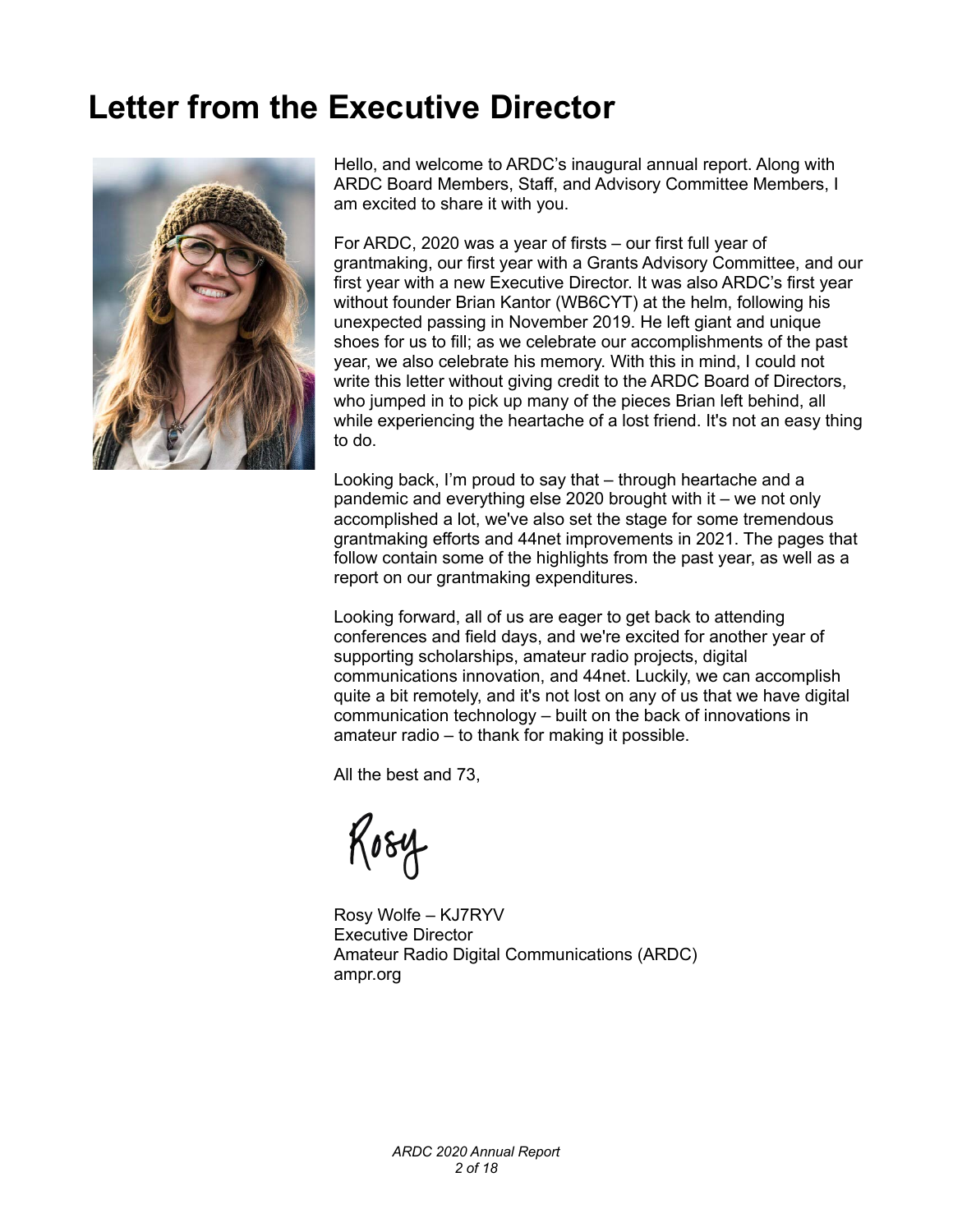## **2020 in a Nutshell**



At a high level, here's what ARDC accomplished in 2020:

- Developed a Grants Advisory Committee (GAC), comprised of well-respected and professionally accomplished individuals, all well-regarded in the amateur radio community.
- Distributed 22 grants, distributing nearly \$2.7 million USD.
	- These resulted in the funding of 120+ scholarships! A sampling of ARRL Foundation Scholarship Recipients are shown above.
- Surveyed 44net and had our first community video call with the group (Oct. 10, 2020)
- Began recruiting for 2021 Technical and Grants Advisory Committees
- Started a blog!
- Saw something that we funded end up on the International Space Station (the repeater shown above)!
- Hired our first Executive Director and brought on two new board members (more about the latter on Page 7).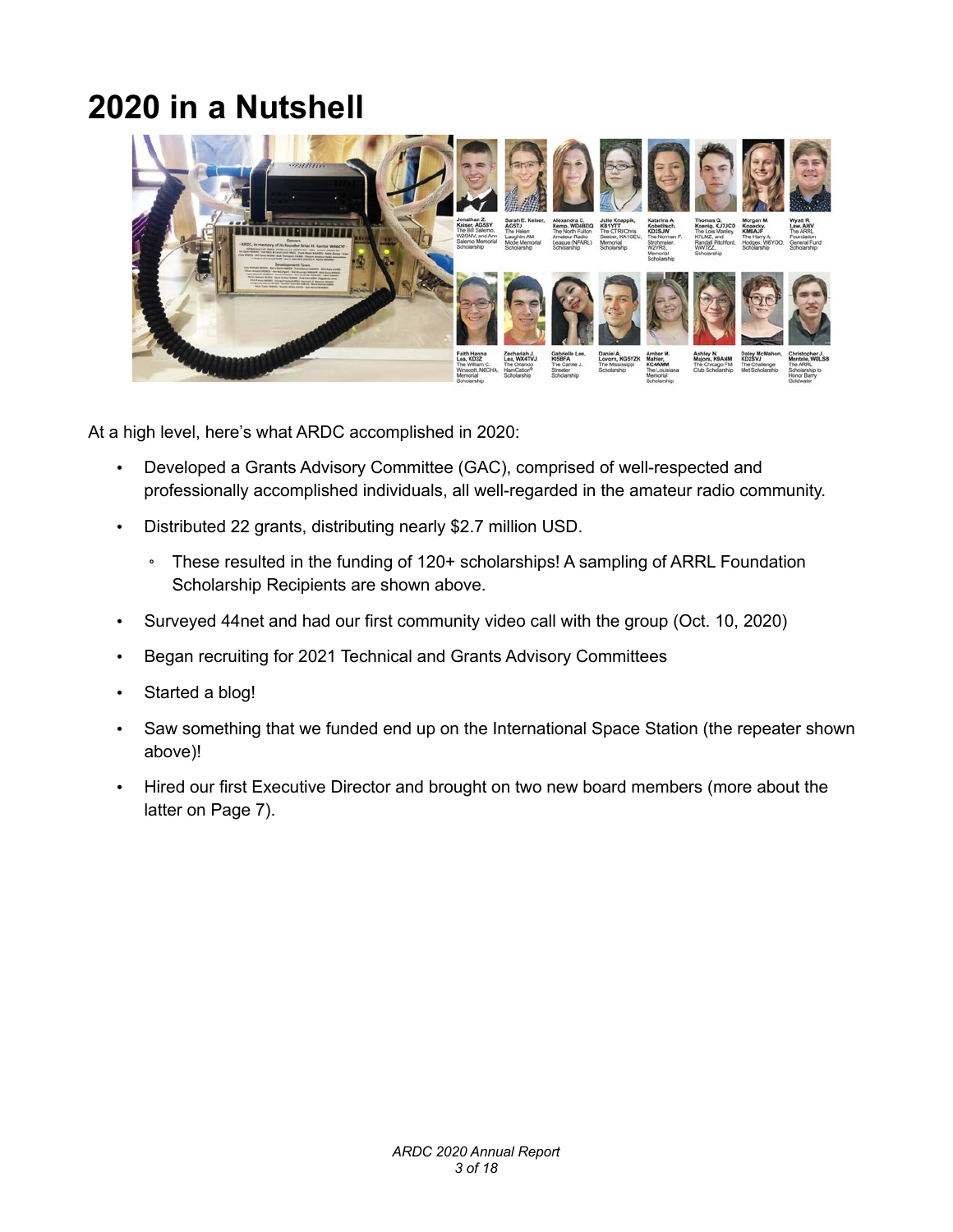## **Grants**

#### **Total grants distributed:** 22 **Total amount distributed:** \$2,690,312

2020 was a year full of grantmaking – something that is new for ARDC. Even though we were still getting our systems set up, we still managed to fund a variety of projects – from an open source multiplexing transponder program, to scholarships and internships, to an emergency wireless mesh network in San Francisco.

### **Grants Distribution & 2020 Granting Goals**

Here's how these grants distributed across our 2020 granting goals:

- Growth of Amateur Radio,
- Amateur Radio Technology & Experimentation,
- Internet Technologies,
- Digital Communications,
- Communication Science & Technology,
- Education,
- Open Access, and
- Innovation

|                                       |                                              |         |                     | <b>Support &amp;</b><br><b>Growth of</b> | AR Tech+<br><b>Experime</b> | Internet | <b>Digital</b> | <b>Comm Sci</b> |            | Open   |                   |
|---------------------------------------|----------------------------------------------|---------|---------------------|------------------------------------------|-----------------------------|----------|----------------|-----------------|------------|--------|-------------------|
| Grantee                               | Project                                      |         | YYYY-MM Award (USD) | AR                                       | ntation                     | Tech     | Comm           | + Tech          | <b>EDU</b> | Access | <b>Innovation</b> |
| <b>Network Time Protocol</b>          | General                                      | 2020-01 | \$100,000           |                                          |                             |          |                |                 |            |        |                   |
| <b>ARRL Foundation</b>                | 2019-2020 Scholarships 1:1 Matching          | 2020-02 | \$200,000           |                                          |                             |          |                |                 |            |        |                   |
| <b>Foundation for Amateur Radio</b>   | 2019-2020 Scholarships                       | 2020-02 | \$200,000           |                                          |                             |          |                |                 |            |        |                   |
| <b>GNU Radio Project</b>              | General                                      | 2020-02 | \$50,000            |                                          |                             |          |                |                 |            |        |                   |
| Karuk Tribe                           | <b>Amateur Radio Equipment Support</b>       | 2020-02 | \$110,000           |                                          |                             |          |                |                 |            |        |                   |
| <b>UC San Diego Foundation</b>        | <b>Alan Turning Memorial Scholarship</b>     | 2020-02 | \$225,533           |                                          |                             |          |                |                 |            |        |                   |
| <b>Yasme Foundation</b>               | General                                      | 2020-02 | \$50,000            |                                          |                             |          |                |                 |            |        |                   |
| Open Research Institute               | <b>ITAR and EAR strategy</b>                 | 2020-06 | \$15,263            |                                          |                             |          |                |                 |            |        |                   |
| <b>TAPR Inc</b>                       | <b>TangerineSDR</b>                          | 2020-06 | \$42,500            |                                          |                             |          |                |                 |            |        |                   |
| Outreachy                             | <b>Paid Mentored Internships Countering</b>  | 2020-07 | \$100,000           |                                          |                             |          |                |                 |            |        |                   |
| <b>Software Freedom Conservancy</b>   | <b>Firmware Liberation Project</b>           | 2020-07 | \$150,000           |                                          |                             |          |                |                 |            |        |                   |
| Software Freedom Conservancy          | <b>Strategic GPL Enforcement Initiative</b>  | 2020-07 | \$100,000           |                                          |                             |          |                |                 |            |        |                   |
| <b>Reproducible Builds</b>            | Deterministic protection against attacks in  | 2020-07 | \$75,000            |                                          |                             |          |                |                 |            |        |                   |
| Open Research Institute               | <b>AmbaSat Inspired Custom Sensors</b>       | 2020-09 | \$4,200             |                                          |                             |          |                |                 |            |        |                   |
| Open Research Institute               | <b>P4XT Phase 2</b>                          | 2020-09 | \$507,020           |                                          |                             |          |                |                 |            |        |                   |
| <b>Yurok Tribe</b>                    | <b>Comprehensive Communications Strategy</b> | 2020-09 | \$159,319           |                                          |                             |          |                |                 |            |        |                   |
| <b>Hoopa Valley Tribe</b>             | <b>Comprehensive Communications Strategy</b> | 2020-10 | \$161,795           |                                          |                             |          |                |                 |            |        |                   |
| <b>ARRL Foundation</b>                | 2020-2021 Scholarships                       | 2020-11 | \$149,817           |                                          |                             |          |                |                 |            |        |                   |
| Chippewa Valley Amateur Radio Club    | <b>Emergency Trailer and Equipment</b>       | 2020-11 | \$25,165            |                                          |                             |          |                |                 |            |        |                   |
| <b>Foundation for Amateur Radio</b>   | 2020-2021 Scholarships                       | 2020-11 | \$400,000           |                                          |                             |          |                |                 |            |        |                   |
| San Francisco Wireless Emergency Mesh | <b>San Francisco Wireless Emergency Mesh</b> | 2020-11 | \$100,000           |                                          |                             |          |                |                 |            |        |                   |
| <b>UCSD SysNet</b>                    | <b>Automated Capture and Decoding on</b>     | 2020-11 | \$73,836            |                                          |                             |          |                |                 |            |        |                   |
|                                       |                                              |         | \$2,690,312         |                                          |                             |          |                |                 |            |        |                   |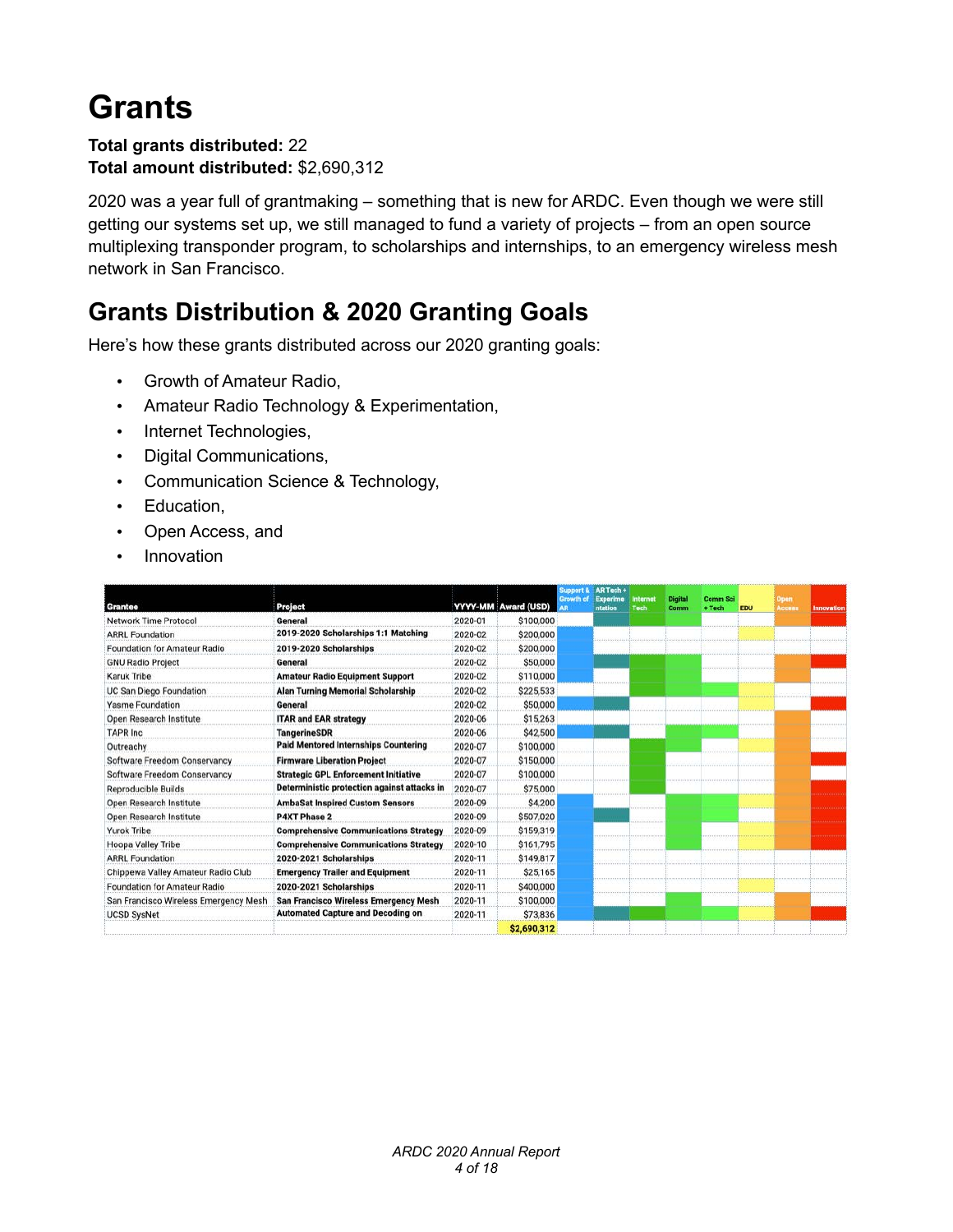#### **Grants Distribution & 2021 Grantmaking Categories**

In an effort to offer a more simplified view into our grants distribution, for 2021 we have reorganized our grantmaking efforts into three main categories:

- Support & Growth of Amateur Radio,
- Education, and
- Technical Innovation.

Our Innovation category falls into a few key categories:

- Amateur Radio Science & Technology,
- Internet Technologies,
- Digital Communications, and
- Communication Science & Technology.

The below charts show how funded projects distribute across our 2021 Grantmaking Categories, with an additional category for Innovation: Advocacy.



| Category                                           | <b>Sum</b>  | $%$ (\$) | <b>Count</b> | % (#) |
|----------------------------------------------------|-------------|----------|--------------|-------|
| Support & Growth of Amateur Radio                  | \$217,665   | 8.1%     | 4            | 18.2% |
| Education & Scholarships                           | \$1,175,533 | 43.7%    |              | 31.8% |
| Innovation - AR Technology & Experimentation       | \$685,056   | 25.5%    |              | 18.2% |
| Innovation - Communication Science &<br>Technology | \$496,795   | 10.1%    | 5            | 13.6% |
| Innovation - Internet Technology                   | \$225,000   | 8.4%     | ◠            | 9.1%  |
| Innovation - Advocacy                              | \$115,263   | 4.3%     | ≘            | 9.1%  |
| TOTALS                                             | \$2,690,312 |          | 22           |       |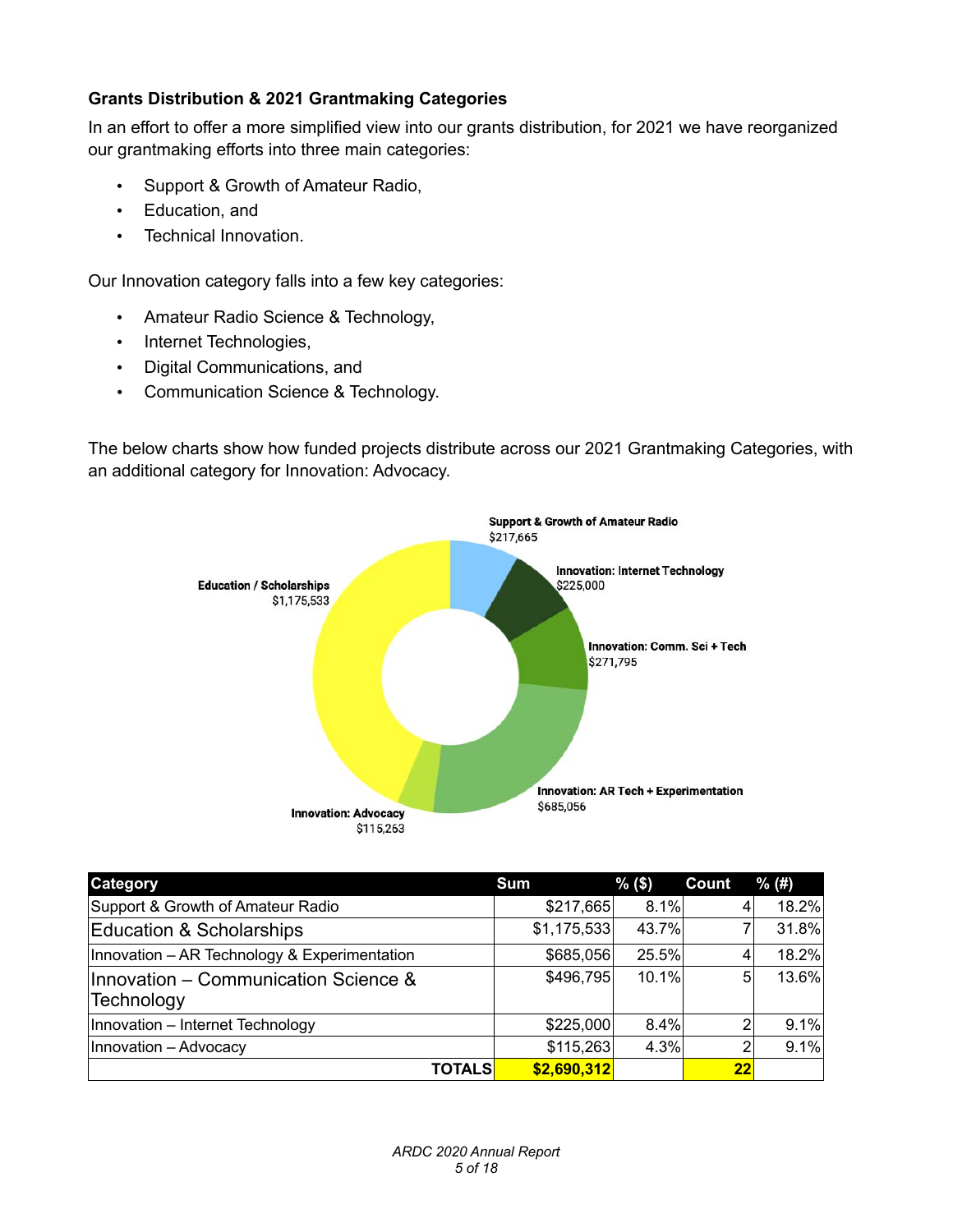Here's how each project granted in 2020 was categorized in the above charts:

| <b>Date</b>                                                | <b>Grantee</b>                                          | Project                                                                               | <b>Award (USD)</b> |  |  |  |  |
|------------------------------------------------------------|---------------------------------------------------------|---------------------------------------------------------------------------------------|--------------------|--|--|--|--|
| <b>Support &amp; Growth of Amateur Radio</b>               |                                                         |                                                                                       |                    |  |  |  |  |
| 2020-02                                                    | <b>GNU Radio Project</b>                                | General                                                                               | \$50,000           |  |  |  |  |
| 2020-06                                                    | <b>TAPR Inc</b>                                         | <b>TangerineSDR</b>                                                                   | \$42,500           |  |  |  |  |
| 2020-11                                                    | Chippewa Valley Amateur Radio Club                      | <b>Emergency Trailer and Equipment</b>                                                | \$25,165           |  |  |  |  |
| 2020-11                                                    | San Francisco Wireless Emergency<br>Mesh                | San Francisco Wireless Emergency Mesh                                                 | \$100,000          |  |  |  |  |
| <b>Education / Scholarships</b>                            |                                                         |                                                                                       |                    |  |  |  |  |
| 2020-02                                                    | <b>ARRL Foundation</b>                                  | 2020 Scholarships 1:1 Matching Grant                                                  | \$200,000          |  |  |  |  |
| 2020-02                                                    | Foundation for Amateur Radio                            | 2020 Scholarships                                                                     | \$200,000          |  |  |  |  |
| 2020-02                                                    | UC San Diego Foundation                                 | Alan Turning Memorial Scholarship                                                     | \$225,533          |  |  |  |  |
| 2020-02                                                    | Yasme Foundation                                        | General                                                                               | \$50,000           |  |  |  |  |
| 2020-07                                                    | Outreachy                                               | Paid Mentored Internships Countering Systemic<br>Bias and Underrepresentation in Tech | \$100,000          |  |  |  |  |
| 2020-11                                                    | Foundation for Amateur Radio                            | 2021 Scholarships                                                                     | \$400,000          |  |  |  |  |
| 2020-11                                                    | <b>ARRL Foundation</b>                                  | Scholarships                                                                          | \$149,817          |  |  |  |  |
|                                                            | <b>Innovation - AR Technology &amp; Experimentation</b> |                                                                                       |                    |  |  |  |  |
| 2020-01                                                    | NTPsec project                                          | <b>Network Time Protocol</b>                                                          | \$100,000          |  |  |  |  |
| 2020-09                                                    | Open Research Institute                                 | AmbaSat Inspired Custom Sensors                                                       | \$4,200            |  |  |  |  |
| 2020-09                                                    | Open Research Institute                                 | P4XT Phase 2                                                                          | \$507,020          |  |  |  |  |
| 2020-11                                                    | <b>UCSD SysNet</b>                                      | Automated Capture and Decoding on Modest<br><b>Wideband SDRs</b>                      | \$73,836           |  |  |  |  |
| <b>Innovation - Communication Science &amp; Technology</b> |                                                         |                                                                                       |                    |  |  |  |  |
| 2020-02                                                    | <b>Karuk Tribe</b>                                      | Amateur Radio Equipment Support                                                       | \$110,000          |  |  |  |  |
| 2020-09                                                    | <b>Yurok Tribe</b>                                      | Comprehensive Communications Strategy                                                 | \$159,319          |  |  |  |  |
| 2020-10                                                    | Hoopa Valley Tribe                                      | Comprehensive Communications Strategy                                                 | \$161,795          |  |  |  |  |
| <b>Innovation: Internet Technologies</b>                   |                                                         |                                                                                       |                    |  |  |  |  |
| 2020-07                                                    | Reproducible Builds                                     | Deterministic Protection Against Attacks in Free<br>Software                          | \$75,000           |  |  |  |  |
| 2020-07                                                    | Software Freedom Conservancy                            | Firmware Liberation Project                                                           | \$150,000          |  |  |  |  |
| <b>Innovation - Advocacy</b>                               |                                                         |                                                                                       |                    |  |  |  |  |
| 2020-06                                                    | Open Research Institute                                 | ITAR and EAR strategy                                                                 | \$15,263           |  |  |  |  |
| 2020-07                                                    | Software Freedom Conservancy                            | Strategic GPL Enforcement Initiative                                                  | \$100,000          |  |  |  |  |

Information about many of these projects can be found in Appendix A: Grant Reports.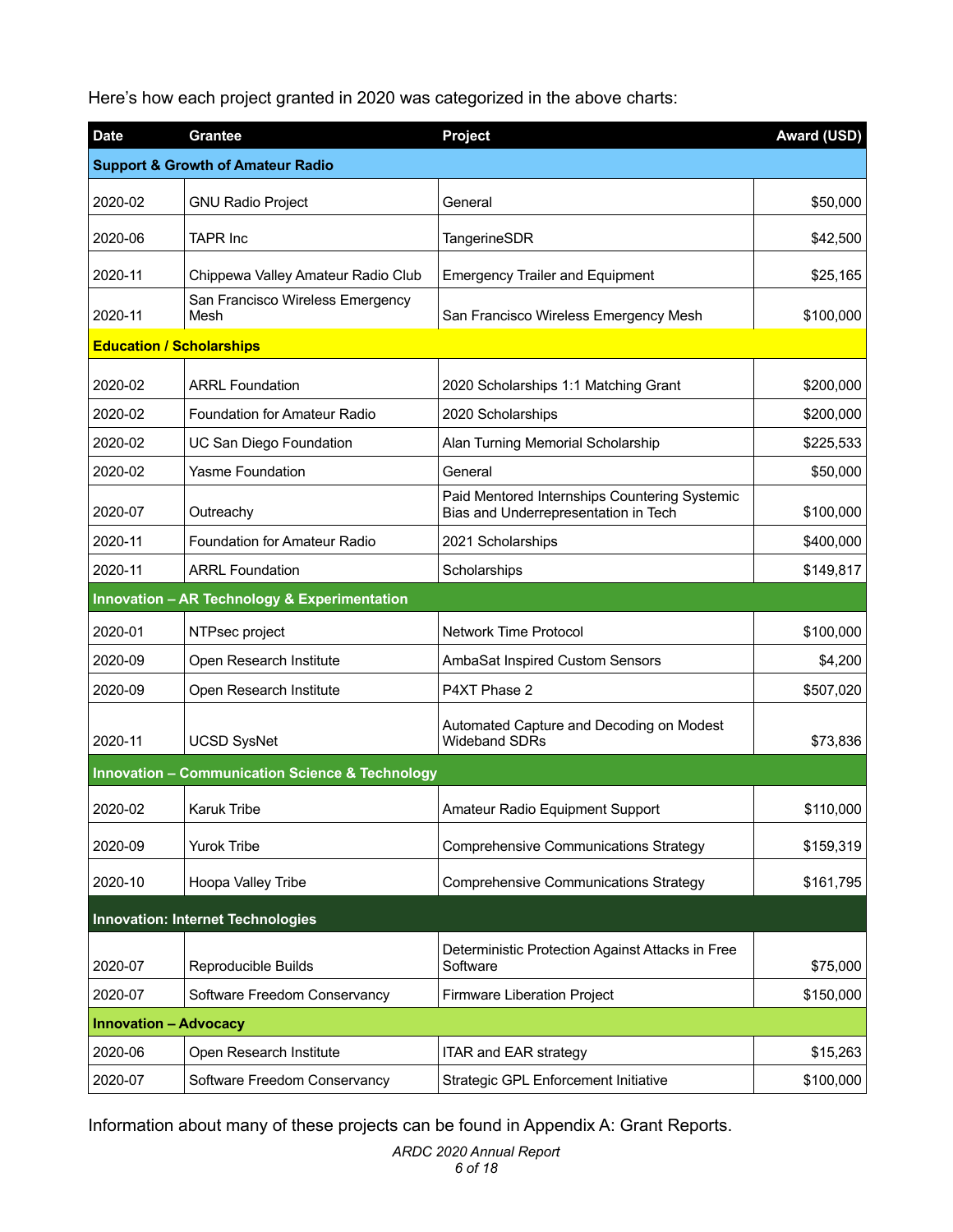# **2020 Financial Overview**

At a high level, here are our total expenses for 2020. Thanks to some good luck and a prudent investment strategy, our endowment increased in value despite those distributions.

| <b>Expenses</b> |               |
|-----------------|---------------|
| Grants          | \$2.7 million |
| Operations      | \$97,000      |

| <b>Balance</b>    |                  |
|-------------------|------------------|
| Beginning-of-year | \$109.1 million  |
| End-of-year       | $$128.2$ million |

More exact values will be available post completion of our yearly audit and filing of our 2020 990-PF.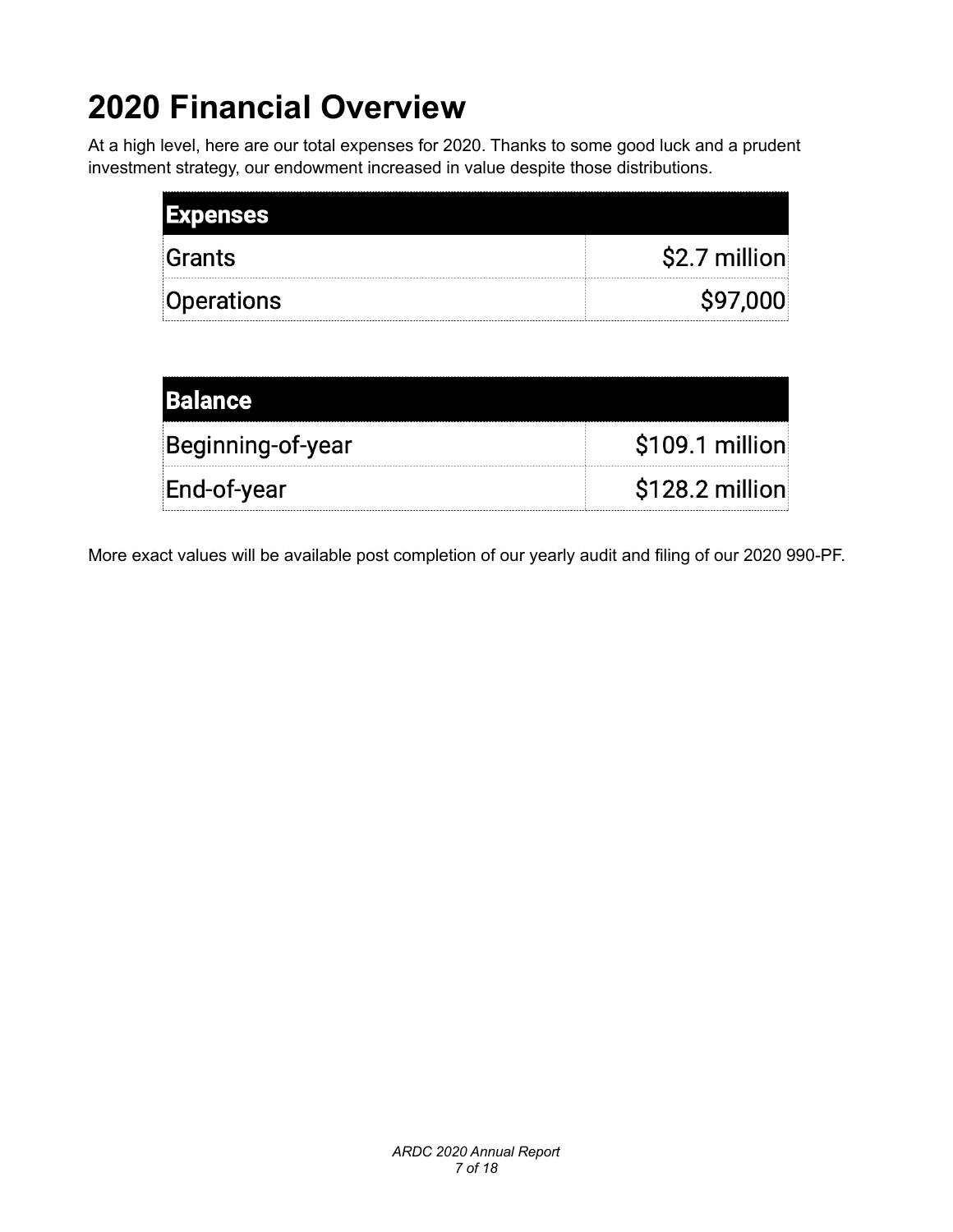## **Scholarship Highlights: FAR Scholarship Recipients**

Donations from ARDC resulted in the creation of over 120 scholarships, many of whom were selected by the Foundation for Amateur Radio (FAR). Here is a small sampling of FAR scholarship recipients, and you can see more in the Grant Reports at the end of this document.



#### **Allan J. Baum, III – K2AJB**

"I believe that amateur radio is entering a new phase, ushered in by younger hams and their love for digital modes as well as other new, cutting-edge, wireless technologies. [...] As a relatively new ham, and a student just entering the Ramapo College of New Jersey as a freshman computer science major, it is extremely heartening to receive this gift. Thank you!"



#### **Catherine Hong – KC1MFU**

"I have joined the MIT Volunteer Examiner Team under W5YI, and let me tell you we've been breaking records. The most recent session I was in was close to the New Year, with 39 applicants and 31 VEs. It broke our previous record in W5YI, I had the pleasure to sign off on an 11 year old's passed technician's exam. I work these exams at least monthly ever since passing my general and extra exams, so I could help with the uptick in demand for remote examinations during the pandemic."



#### **Cristine Graham – KE8KSN**

"I am a homemaker and homeschooling mother to nine children, currently ages 9 to 26, with four still living at home, and two are in college. I love music and consider myself an amateur musician. I sing as well as play several instruments (keyboard, guitar, drums, clarinet). I have been on the worship team at my church for many years and was promoted to Worship Director in 2019. As a student, I am currently pursuing a BS in Ministry Leadership through Cornerstone University's Professional and Graduate Studies division. [...] Yes, 50-year-olds can complete a college degree!"



#### **Faith Hannah Lea – KD3Z**

"I am 15 years old and [...] my siblings and I have a YouTube channel called Ham Radio (dot) World. In this channel, we teach people about amateur radio and the fun they can have with it. We have gotten over a million views and over 11.9 thousand subscribers. [...] Currently, I attend Stetson University and I am majoring in Molecular and Cellular Biology as well as Management before I go to medical school in four years. I started attending college at the age of 12, and I graduated with my A.A. and a 4.0 GPA at 15 in May 2020."

## **Grants Advisory Committee & New Board Members**

ARDC succeeded in making these grants thanks in no small part to the GAC:

*ARDC 2020 Annual Report 8 of 18*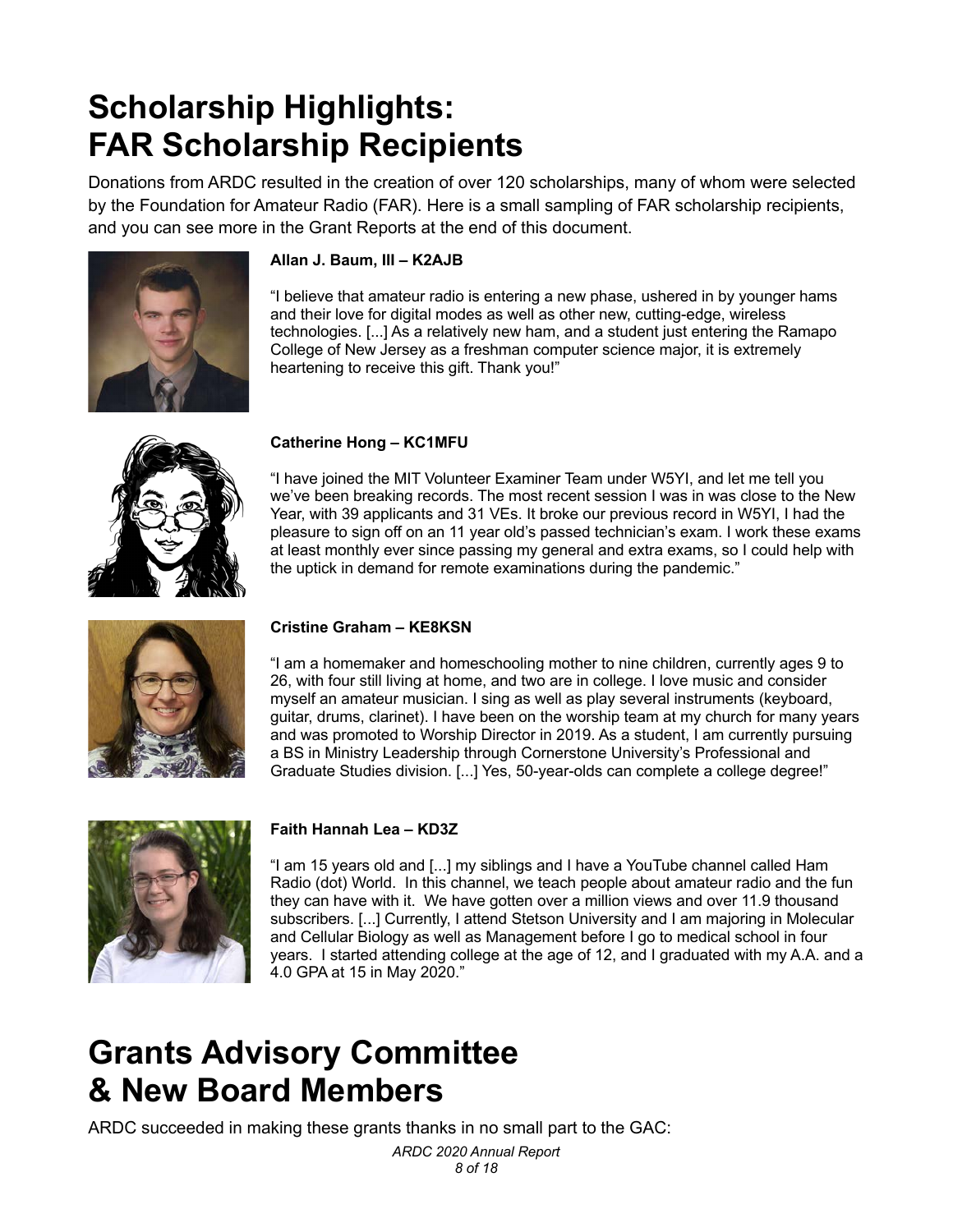- John Hays K7VE (Chair)
- Robert (Bob) McGwier N4HY
- Hank Magnuski KA6M
- Jann Traschewski DG8NGN
- Tim Pozar KC6GNJ



In December, we also added two new members to the Board of Directors: Bob McGwier (N4HY, left) and Keith Packard (KD7SQG, right). You can read more about these brilliant humans here:

https://www.ampr.org/ardc-welcomes-bob-mcgwier-n4hy-and-keith-packard-kd7sqg-to-our-board-ofdirectors/

The Board of ARDC now has the following directors:

- Phil Karn KA9Q (President)
- Bdale Garbee KB0G (Treasurer)
- John Gilmore W0GNU (Secretary)
- kc claffy KC6KCC
- Bob McGwier, N4HY
- Keith Packard, KD7SQG

New GAC members will be announced in early Q1 2021.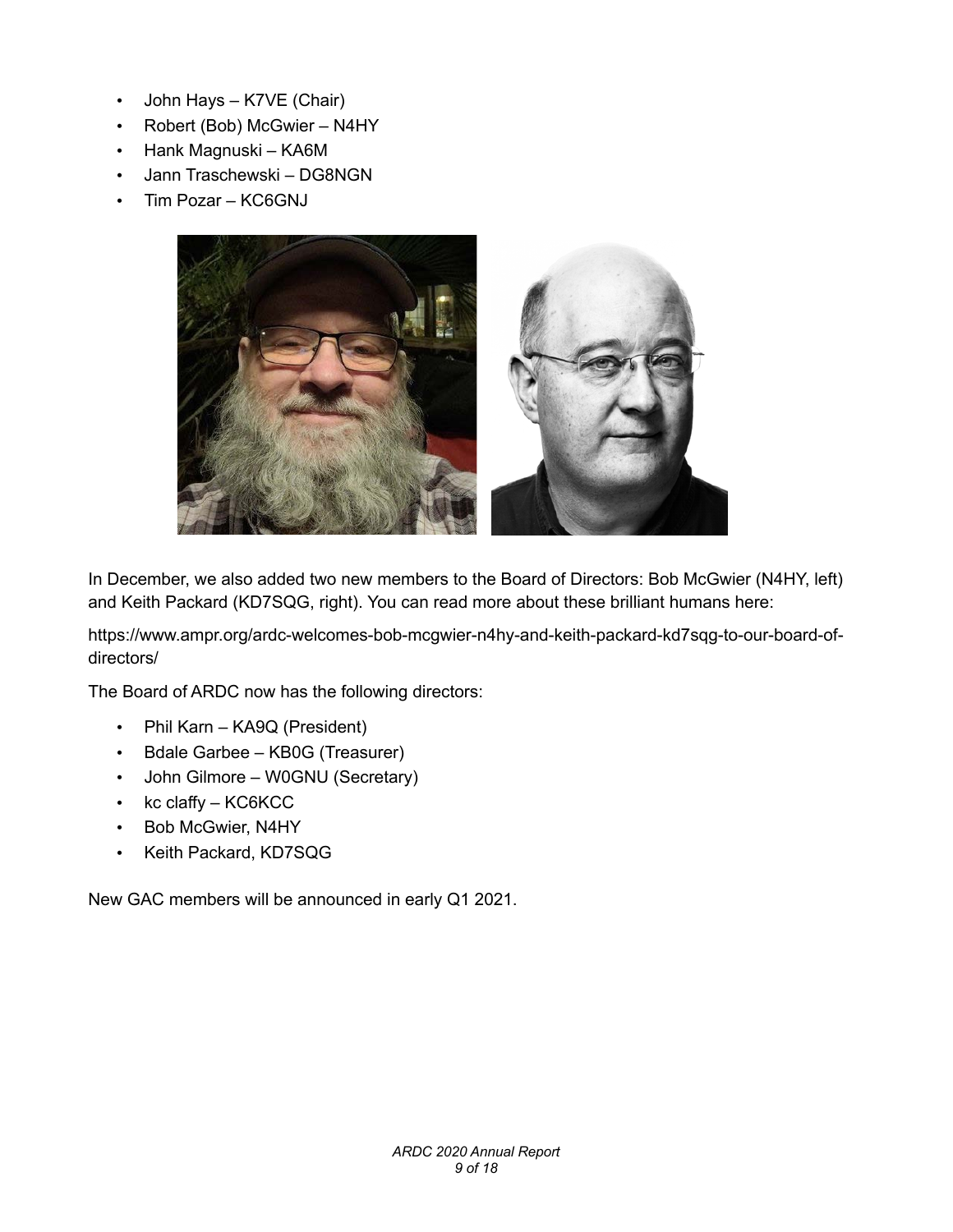# **Looking ahead: 2021**

Much got done in 2020, and 2021 has a great deal more in store for us! Here's a quick look:

#### **Grantmaking**

- Experiment with Grant Windows for Education and Ham Club projects
- Finalize legal frameworks for grantmaking to non-501(c)(3)s and non-US entities (early Q1)
- Create frameworks for grantmaking to individuals, including beginning IRS approval process (Q1-Q2)

#### **44net**

• Initiate Technical Advisory Committee (TAC), whose job is to advise on 44net-related technology, including estimating and prioritizing feature improvements (early Q1)

#### **Technology**

• Decide on and implement improved grant tracking technology solution (early Q1)

#### **Communications**

- Send more general survey to ham clubs and organizations around the world (Q1)
- Update website design

#### **HR Expansion**

- Hire additional staff to support administrative and communications components
- Determine professionals to support 44net development

#### And that's just a start!

To get involved, ask a question, or share your thoughts about something you'd like to see in 2021, reach out any time: contact@ampr.org

Visit ampr.org/giving to learn more about ARDC grantmaking.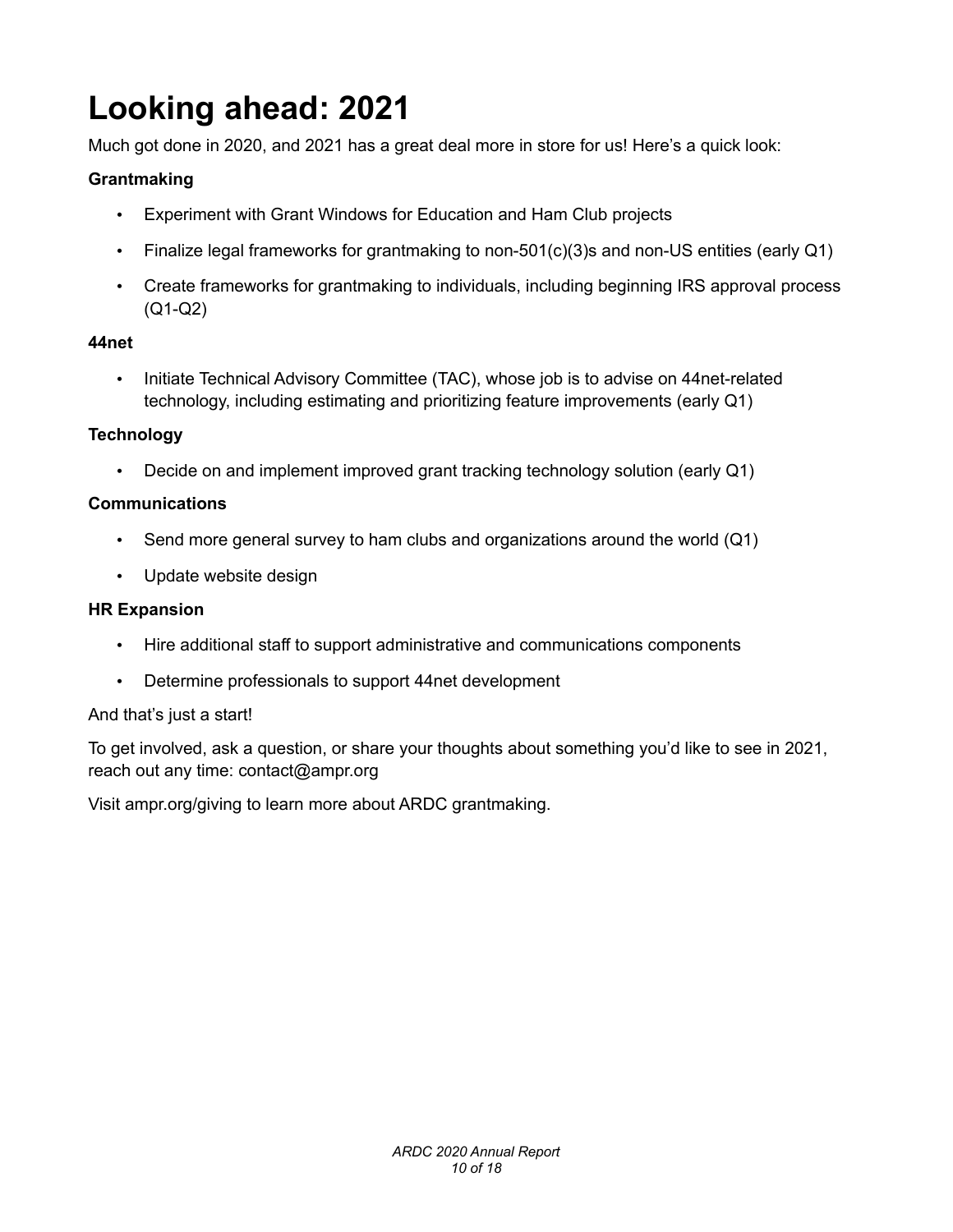# **Appendix A: Grant Reports**

### **Reports: Scholarships**

#### **2020-02-01 UC San Diego Foundation Alan Turing Memorial Scholarship \*\$225,533**

You can see the status of the endowment in the following report:

https://www.ampr.org/wp-content/uploads/Turing-Memorial-Fund-Sheet-FY20-and-Scholarship-Report-FY20-FY21.pdf

Additionally, we received the following letter about this year's Alan Turing Memorial Scholarship Recipient, Eustaquio Aguilar Ruiz, on 23 Dec. 2020:

Dear Phil,

The passing of Brian Kantor greatly saddened all of us. Brian continues to serve as an inspiration, and this year we are grateful to the Amateur Radio Digital Communications' Board of Directors for fulfilling Brian's wish to endow the Alan Turing Memorial Scholarship.

We have awarded scholarships to seven well-deserving UC San Diego undergraduate students since the inception of the scholarship in 2015. Each recipient has overcome significant challenges in their lives and receiving the Alan Turing Memorial Scholarship has been impactful in many ways.

It has been wonderful to get to know this year's recipient, Eustaquio Aguilar Ruiz. He has overcome many challenges and has expressed great appreciation for the scholarship. Ruiz said, "I feel that many who are LGBT+, along with other marginalized identities, struggle with finding a welcoming place. The Alan Turing Memorial Scholarships represent hope and opportunity for students with complex and diverse identities in the LGBT+ communities."

This article will hopefully give you a sense of Ruiz's motivation and drive: https://cns.ucsd.edu/eustaquio-aguilar-ruiz-named-alan-turing-memorial-scholarship-recipient/

Thanks to Brian and the ARDC Board of Directors, the impact of this scholarship will continue for many lives to come.

[Link to the initial news about the endowment: https://cns.ucsd.edu/amateur-radio-digitalcommunications-completes-turing-scholarship-endowment/]

Kind regards, Jennifer Folkestad

#### **2020-02-15 Foundation for Amateur Radio 2020 Scholarship program \$200,000**

Here are all of the FAR scholarship recipients for the 2020-2021 school year. The amount totals to \$219,000, as FAR included some additional funds into the distribution.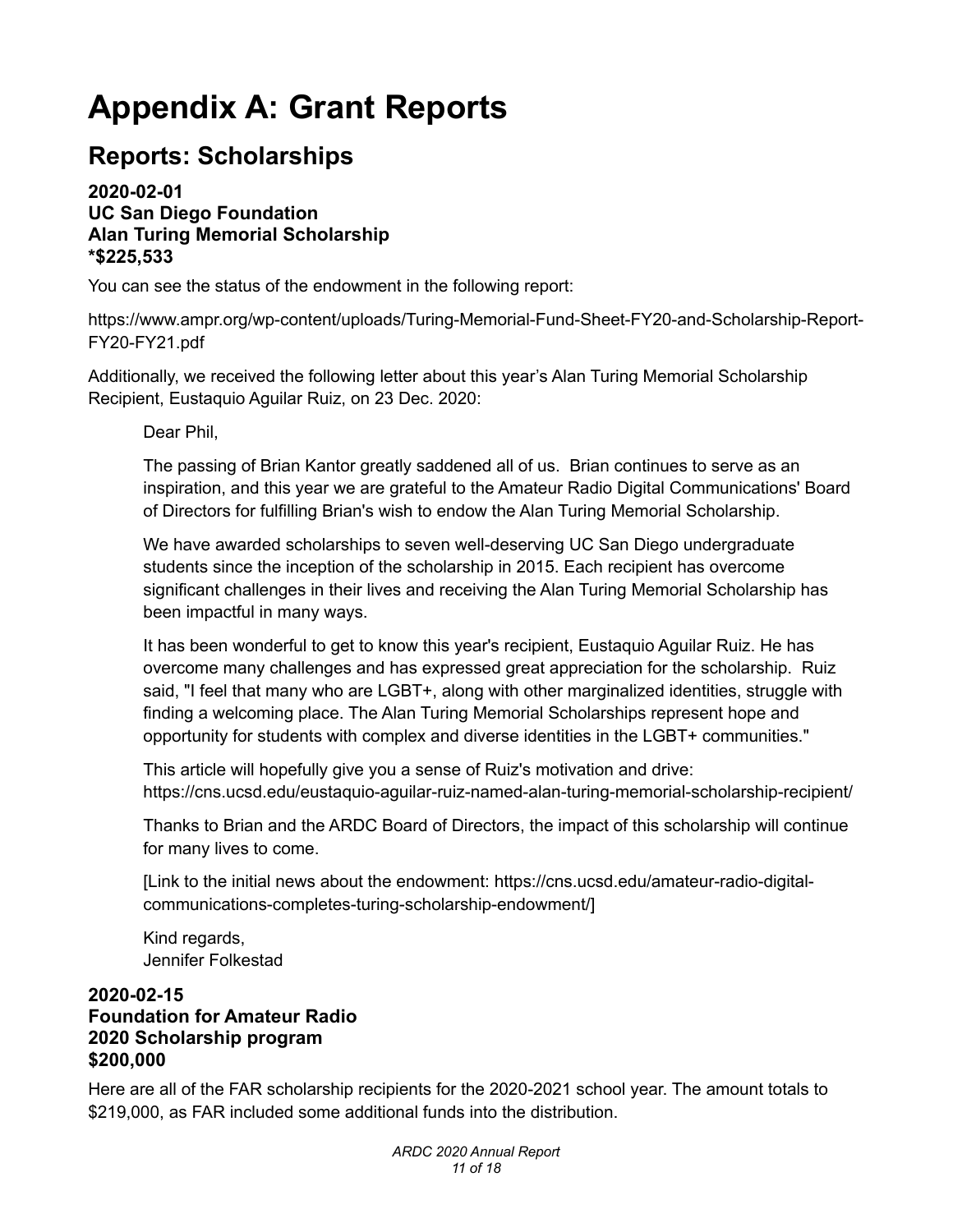| <b>Name</b>              | <b>Call Sign</b> | <b>Scholarship Amount</b> |
|--------------------------|------------------|---------------------------|
| <b>Ruth Willet</b>       | KM4LAO           | \$27,000                  |
| Faith Hannah Lea         | KD3Z             | \$25,000                  |
| <b>Gary Pike</b>         | KA4KBX           | \$25,000                  |
| <b>Skyler Fennell</b>    | <b>W0SKY</b>     | \$25,000                  |
| Allan Baum               | K2AJB            | \$17,000                  |
| Jonathan Keiser          | AG5SY            | \$17,000                  |
| Sarah Keiser             | AG5TJ            | \$17,000                  |
| Valerie Lehmann          | KC3HPJ           | \$15,000                  |
| <b>Britney Cawrse</b>    | W7BNC            | \$5,000                   |
| Catherine Hong           | KC1MFU           | \$5,000                   |
| <b>Cristine Graham</b>   | <b>KE8KSN</b>    | \$5,000                   |
| Eryn Wagoner             | <b>KE0WEY</b>    | \$5,000                   |
| Joseph Pepe-Phelps       | KL3JY            | \$5,000                   |
| Julie Knappik            | KB1YTT           | \$5,000                   |
| Kyle Lowery              | KC3EXP           | \$5,000                   |
| Alexandra Houston-Ludlam | KB3EZL           | \$2,000                   |
| <b>Catherine Deskur</b>  | KD2IDD           | \$2,000                   |
| Jacob Feltz              | K9TVG            | \$2,000                   |
| <b>Jesse Banister</b>    | KD4ONN           | \$2,000                   |
| Logan Lamar              | <b>KJ7DDI</b>    | \$2,000                   |
| <b>Trey Lodge</b>        | KC3DAY           | \$2,000                   |
| Virginia Smith           | NV <sub>5F</sub> | \$2,000                   |
| Zachary Martin           | KC3EWK           | \$2,000                   |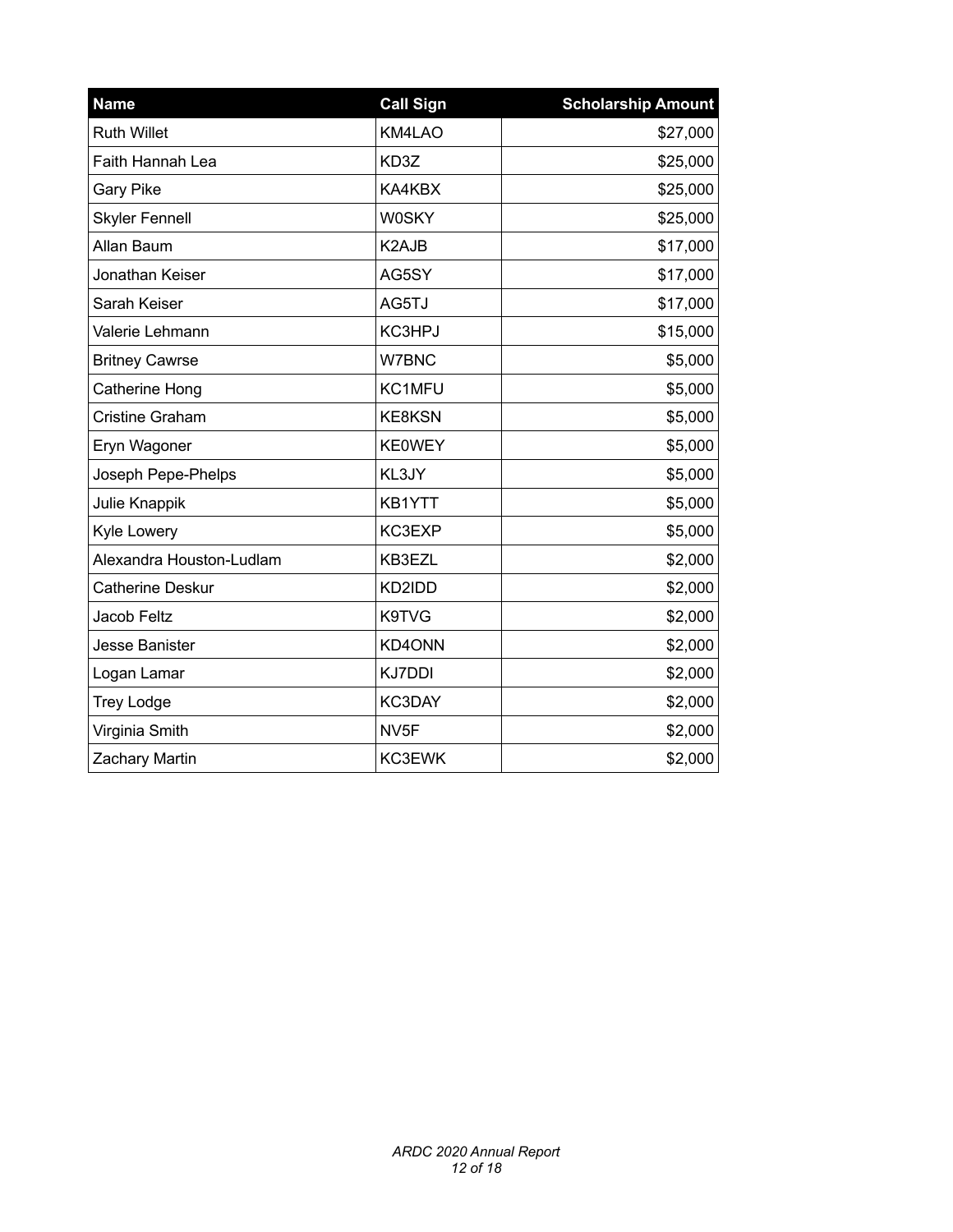#### **2020-02-17 ARRL Foundation 2020 Scholarships 1:1 Matching Grant \$200,000 (max)**

From QST Magazine, where ARRL Foundation Scholarship recipients are listed:

The ARRL Foundation is pleased to present the students selected to receive scholarship awards for 2020. Scholarships are made possible through the generosity of individuals and clubs. This year, 103 scholarships totaling over \$144,000 were awarded. Additionally, the nonprofit Amateur Radio Digital Communications (ARDC) has generously awarded The Amateur Radio Digital Communications' Brian H. Kantor, WB6CYT, Memorial Scholarship grant to the ARRL Foundation to match each scholarship on a dollar-for-dollar basis, making the grand total of scholarships awarded \$288,900. The ARRL Foundation Board of Directors offers these hams their best wishes for continued success as they pursue their college degrees. The 2021 application period is expected to open on October 1, 2020.

For more information, please visit www.arrl.org/scholarship-program.

Here are some of the scholarship recipients:



Kathleen S. Madison S. Botterbush, Boutwell,<br>KG5ZAO The Irving W.<br>Cook, WAØCGS, The ARRL Foundation General Fund Scholarship

Ruben B. Bunag, KD5YTI The Jake McClain Driver Scholarship



Marissa D.

Cartwright,

W8ST, and

Scholarship

Carissa L.



Stephen Chung, KC3ART<br>The ARRL The Robert D Scholarship to Honor Barry Donna J.,<br>W9DJS, Streeter Goldwater



**KA3MTU** 

(OMISS)

Scholarship

The Old Man

International

Nathan A. Ciufo, Anthony Comanzo,<br>KD2HJH Sideband Society

The Henry<br>Broughton, K2AE, Memorial Scholarship

Gabrielle Corentto,<br>KD2GAB The Bill Salerno W2ONV, and Ann Salerno Memorial Scholarship



Scholarship

Yettive S. Connor L Crestohl, K1YTV The New England<br>Federation of<br>Eastern Massa-K9FWF. Scholarship chusetts Amateur Radio Associ ations (FEMARA) Scholarship



Ferguson,<br>KJ4EZA KJ4EZA<br>The L. B. Cebik,<br>W4RNL, and<br>Jean Cebik,<br>N4TZP, Memorial The Alan G. Thorpe, K1TMW,<br>Memorial Scholarship Scholarship



William T. Ferguson,<br>KJ4EYZ The Emest L.<br>Baulch, W2TX,<br>and Marcia E. Baulch, WA2AKJ, Scholarship



Thomas R. Fike. **KG7FXT** The YASME Foundation Scholarship



Garner H. Fleming,<br>KK4CLY The L. Phil and<br>Alice J. Wicker Scholarship

Michael D.

Fluegemann,<br>KE8AQW The Dayton<br>Amateur Radio Association Scholarship

You can see the complete list here: https://www.ampr.org/wp-content/uploads/2020-QST-Scholarships.pdf

> *ARDC 2020 Annual Report 13 of 18*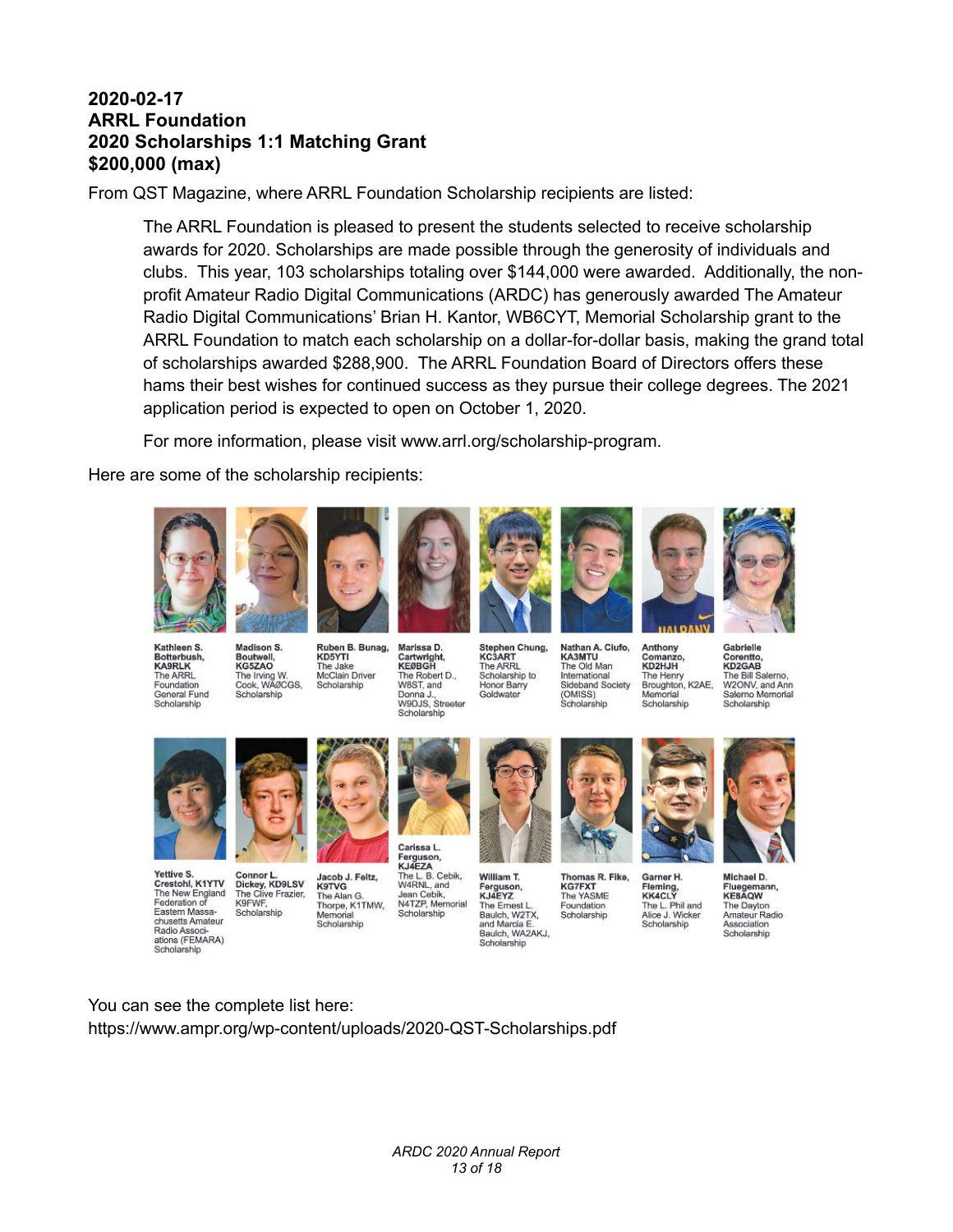**2020-02-15 Yasme Foundation General \$50,000**

From Ward Silver, 18 Nov. 2020 –

In support of the Global RBN Node Project we discussed, Yasme has spent \$19,368 of the \$20,000 remaining in the ARDC grant after our \$30,000 contribution to Open Research Institute. We will be spending the remaining money over the next couple of weeks along with supplemental funds from Yasme. Thanks – this has been a really good project and the nodes are starting to come on-line, beginning with 3D2AG in Fiji, soon to be followed by nodes in St Croix, Samoa, and northern Finland.

### **Reports: All Additional**

**2020-06-05 Open Research Institute ITAR and EAR strategy \$15,262.50**

From Michelle Thompson, 02 Nov. 2020 –

This grant was a reimbursement for legal costs spent by Open Research Institute. The effort was a complete success, resulting in a final determination letter from the US State Department declaring open source satellite work to be free from ITAR. All of the funds were accounted for in the original proposal to ARDC.

The next step of the process is underway, which frees open source satellite work from EAR. This is distinct from ITAR.

This work has been paid for by Open Research Institute. It is required to completely free open source satellite work from both ITAR and EAR.

The final step will be an Advisory Letter, which provides a summary from the government and further protection for volunteers and open source contributors.

The EAR and Advisory Letter work are both underway.

If successful, we would respectfully present this work to ARDC for a possible reimbursement.

If successful, the EAR and Advisory Letter work would be of significant and enduring benefit to the Amateur Radio Satellite Service and a very large array of commercial, industrial, scientific, experimental, and hobbyist organizations.

#### **2020-06-23 TAPR Inc. TangerineSDR Prototype Build \$42,500**

You can see the full report from Tangerine SDR here: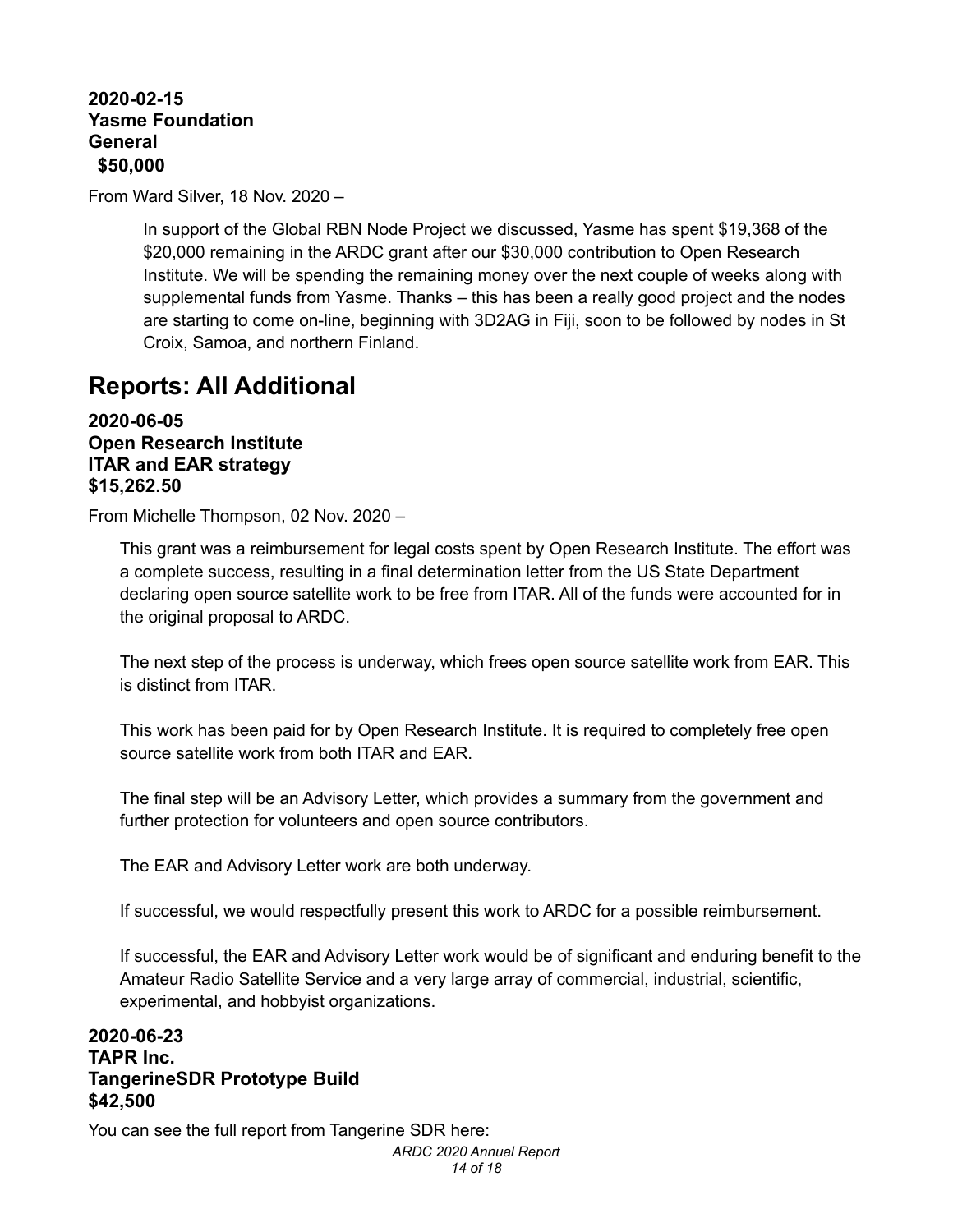https://www.ampr.org/wp-content/uploads/TangerineSDR\_Proto\_Build\_Grant\_Status\_Dec\_2020.pdf

At this time, they have not yet used any funds from ARDC, as they are working through another grant from the National Science Foundation (NSF).

#### **2020-07-08 Outreachy Paid Mentored Internships Countering Systemic Bias and Underrepresentation in Tech \$200,000\***

Karen Sandler from SFC has provided the following report on 20 Nov. 2020:

Since the grant start date of July 8, 2020, we have concluded our May internship round, providing internships to 53 interns. We were responsive to the pandemic crisis and were able to adjust our policies and procedures in addition to making the most recent round one of the largest cohorts in the history of Outreachy, providing even more critical mentorship and development opportunities to the people who need it most. We've seen the pandemic have the harshest impact on people who are the most vulnerable. Remote tech work helps people weather the pandemic safely and comfortably, but that work has been historically inaccessible to people who are subject to systemic bias and impacted by discrimination. Our internships serve to help bridge that gap. During the pandemic period, we revised our policies and procedures to be responsive to the urgent needs of our participants. Given the circumstances with our staff being impacted by covid and wildfires, we're very proud of our maintenance and growth of the program during this period. ARDC's grant is essential to our ability to accomplish this.

We have learned that the remote nature of our program is hugely advantageous during the pandemic and that the demands on our program are likely to continue to increase. While being flexible to respond to the pandemic was very important to us, it increased our already high workload by a substantial margin and forced us to put some of our longer term goals on the back burner for the time being. So, perhaps most significantly, with additional financial support from this and another grant, we were were able to hire one of our part time contractors, Sage Sharp, as a full time employee as well as significantly increased the hours of our other contractor. This will increase the capacity of the program to stabilize and grow the program and to better support mentors and participants. Sage started this week!

Additionally, budget cuts at corporate sponsors meant that some of our sponsors had to pull or diminish their sponsorship. However, we have been able to supplement the internship funding we had lined up we are able to reach into our reserves to fund 8 more interns, with a focus on humanitarian and internet privacy projects. We expect the coming round to have 54 interns accepted.

Thanks very much to ARDC for supporting this program during this critical time!

#### **2020-07-24 Reproducible Builds Deterministic protection against attacks in free software \$75,000**

Reproducible Builds already provides monthly reports, which you can see here: https://reproducible-builds.org/news/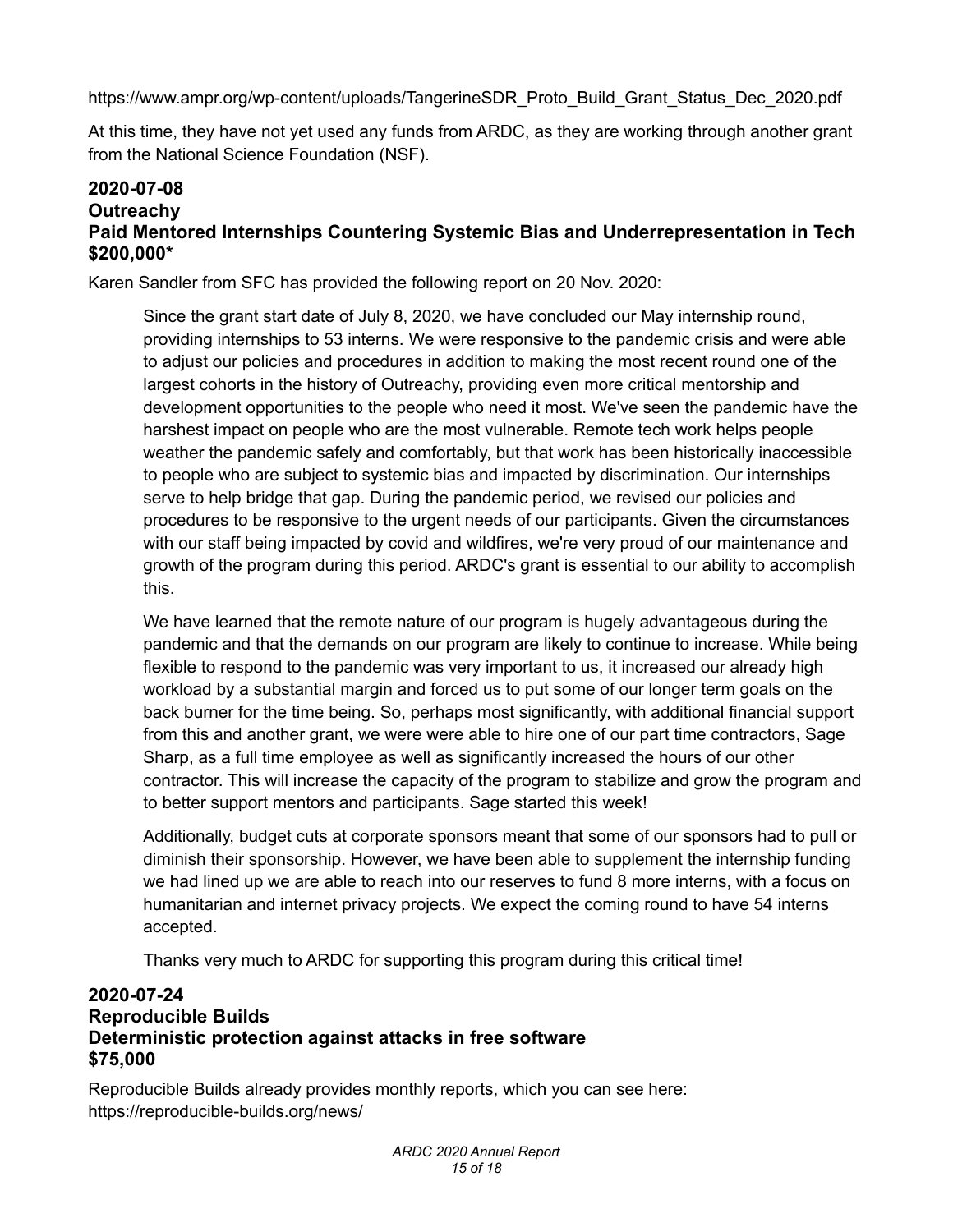Here is the most recent report: https://reproducible-builds.org/reports/2020-11/

#### **2020-09-10 Open Research Institute P4XT Phase 2 \$507,020**

The P4XT project does semi-regular reporting, which you can find here: https://github.com/phase4ground/documents/tree/master/Management/Weekly\_Engineering\_Reports

The most recent report can be found here: https://github.com/phase4ground/documents/blob/master/Management/Weekly\_Engineering\_Reports/ 20201211\_Weekly\_Engineering\_Report.md

#### **2020-09-10 Open Research Institute AmbaSat Inspired Custom Sensors \$4,200**

Michelle Thompson provided us with the following report on 02 Nov. 2020:

Please refer to https://www.openresearch.institute/wp-content/uploads/2019/11/Ambasat-Inspired-Custom-Sensors.pdf for the original proposal document.

A separate bank account dedicated to the project has been set up.

The first work sessions to accomplish the goals of this proposal are scheduled for December 2020 – May 2021. Work will be centered at Villanova University. The Principal Investigator is Dr. Alan Johnston. We are very fortunate to have Dr. Johnston lead the expansion of the number of open source microwave designs suitable for a variety of applications ranging from terrestrial mobile to high altitude balloons to space.

There are some risks here, but they are expected and manageable. All universities are dealing with COVID-19, assistance with lightweight microwave designs is not set in stone, and the current AmbaSat launch may be delayed.

ORI will support Dr. Johnston, recruit resources as needed, and remove any roadblocks going forward.

All AmbaSat designs are open source. All work produced with this grant will be open source. These designs will fill a technology niche that exists in both terrestrial and space amateur radio microwave technology. These designs will be popular and re-used. The AmbaSat platform has gotten highly positive reviews from the people that have received their boards. The sensor extension is powerful, flexible, and standardized. Therefore, the designs produced will be useful even without requiring the main AmbaSat open source satellite host platform.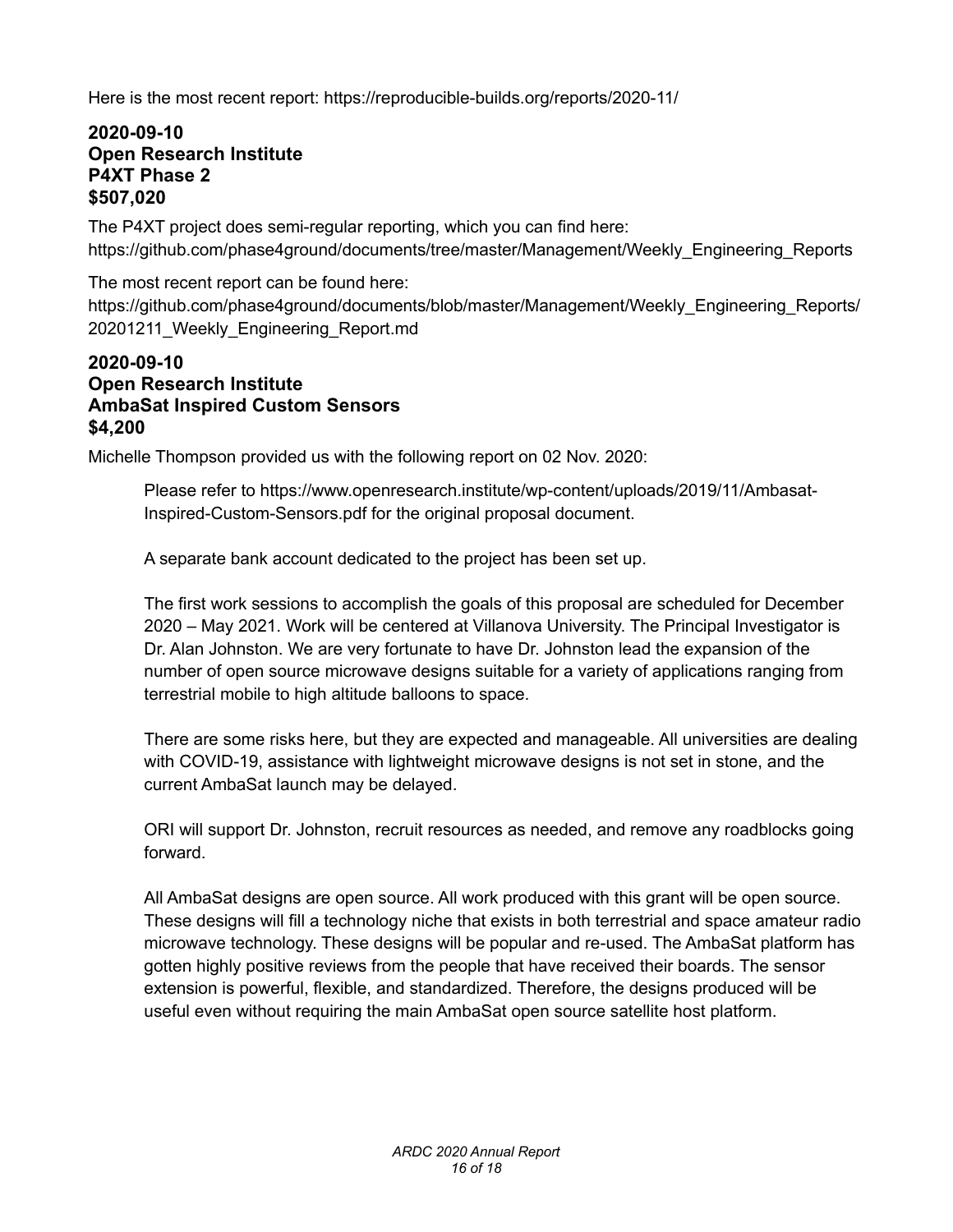### **Reports Containing Confidential Information**

The following projects are in the midst of active proceedings; reports will be shared when the proceedings are complete.

2020-07-08 Software Freedom Conservancy Firmware Liberation Project \$150,000\*

2020-07-08 Software Freedom Conservancy Strategic GPL Enforcement Initiative \$100,000

### **Report not requested**

The following projects were in operation for <2 months at the time of report requests, thus they were not contacted. We will request reports in 2021.

2020-09-23 Yurok Tribe Comprehensive, Community-Owned Communications for Strategy for the Karuk, Yurok, and Hoopa Valley Tribes \$159,319 2020-10-15 Hoopa Valley Tribe Comprehensive, Community-Owned Communications for Strategy for the Karuk, Yurok, and Hoopa Valley Tribes \$161,795 2020-11-06 San Francisco Wireless Emergency Mesh Emergency Infrastructure \$100,000 2020-11-06 University of San Diego (UCSD) Automated Capture and Decoding on Modest Wideband SDRs \$73,836 2020-11-06 Chippewa Valley Amateur Radio Club (CVARC) Emergency Trailer and Equipment \$25,165 2020-11-06 ARRL Foundation 2020-2021 Scholarships \$149,817